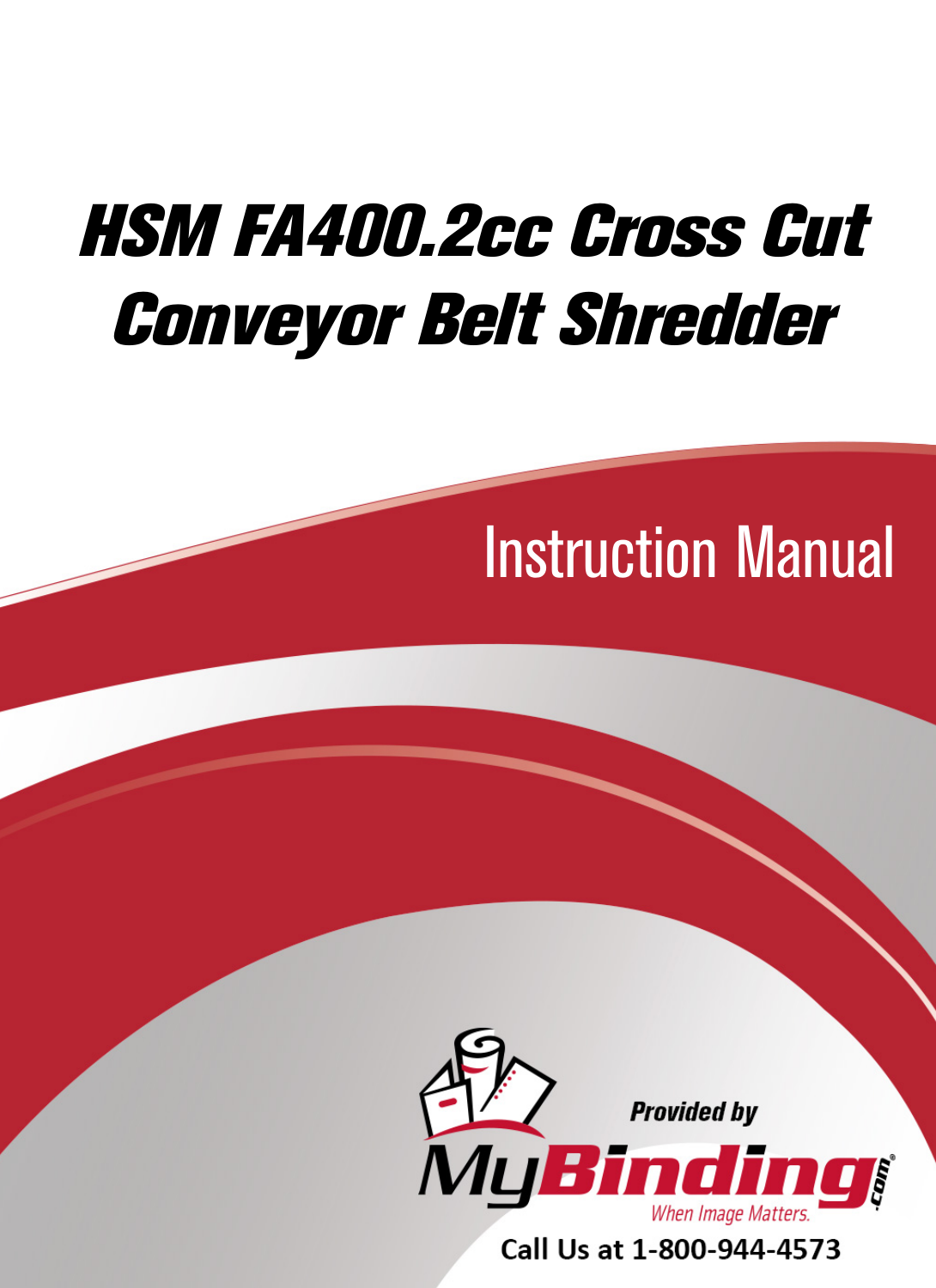

**english** 1.513.999.112 B – 08/2013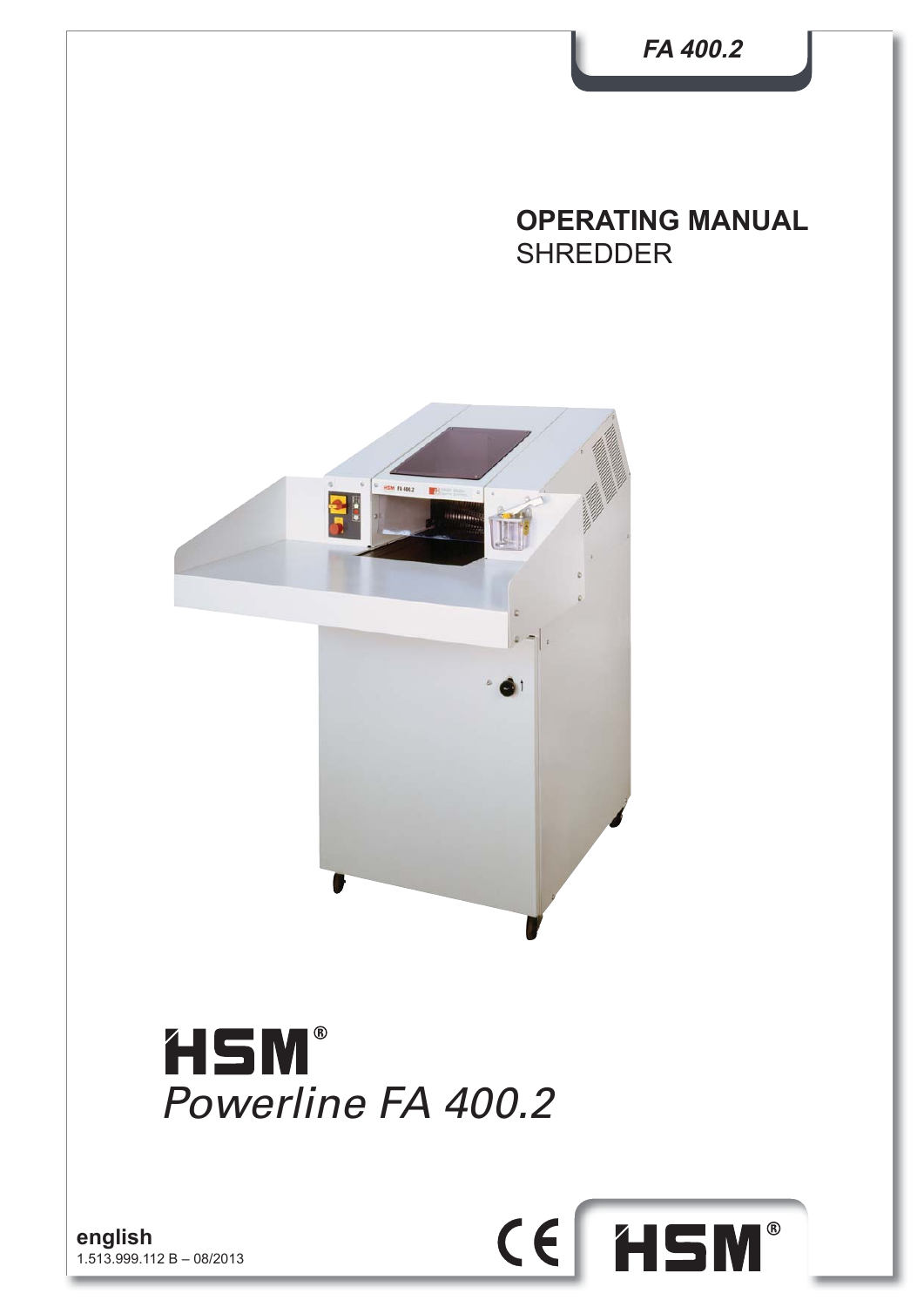# **Contents**

| $\mathbf{1}$   |  |
|----------------|--|
| $\overline{2}$ |  |
| 3              |  |
| $\overline{4}$ |  |
| 5              |  |
| 6              |  |
| $\overline{7}$ |  |
| 8              |  |
| 9              |  |
| 10             |  |
| 11             |  |
| 12             |  |

**HSM (UK) Ltd.**

14 Attwood Road / Zone 1 Burntwood Business Park Burntwood **Staffordshire** WS7 3GJ

Tel. +44(0) 1543.272.480 Fax +44(0) 1543.272.080 info@hsmuk.co.uk www.hsmuk.co.uk



**HSM GmbH + Co. KG** Austraße 1-9 88699 Frickingen / Germany

Tel. +49 7554 2100-0 Fax. +49 7554 2100 160 info@hsm.eu www.hsm.eu

**HSM of America LLC** 419 Boot Road

Downingtown, PA 19335

Tel. (484) 237-2308 (800) 613-2110 Fax (484) 237--2309 customerservice@hsmofamerica.com info@hsmofamerica.com www.hsmofamerica.com

2 **Powerline FA 400.2** 08/2013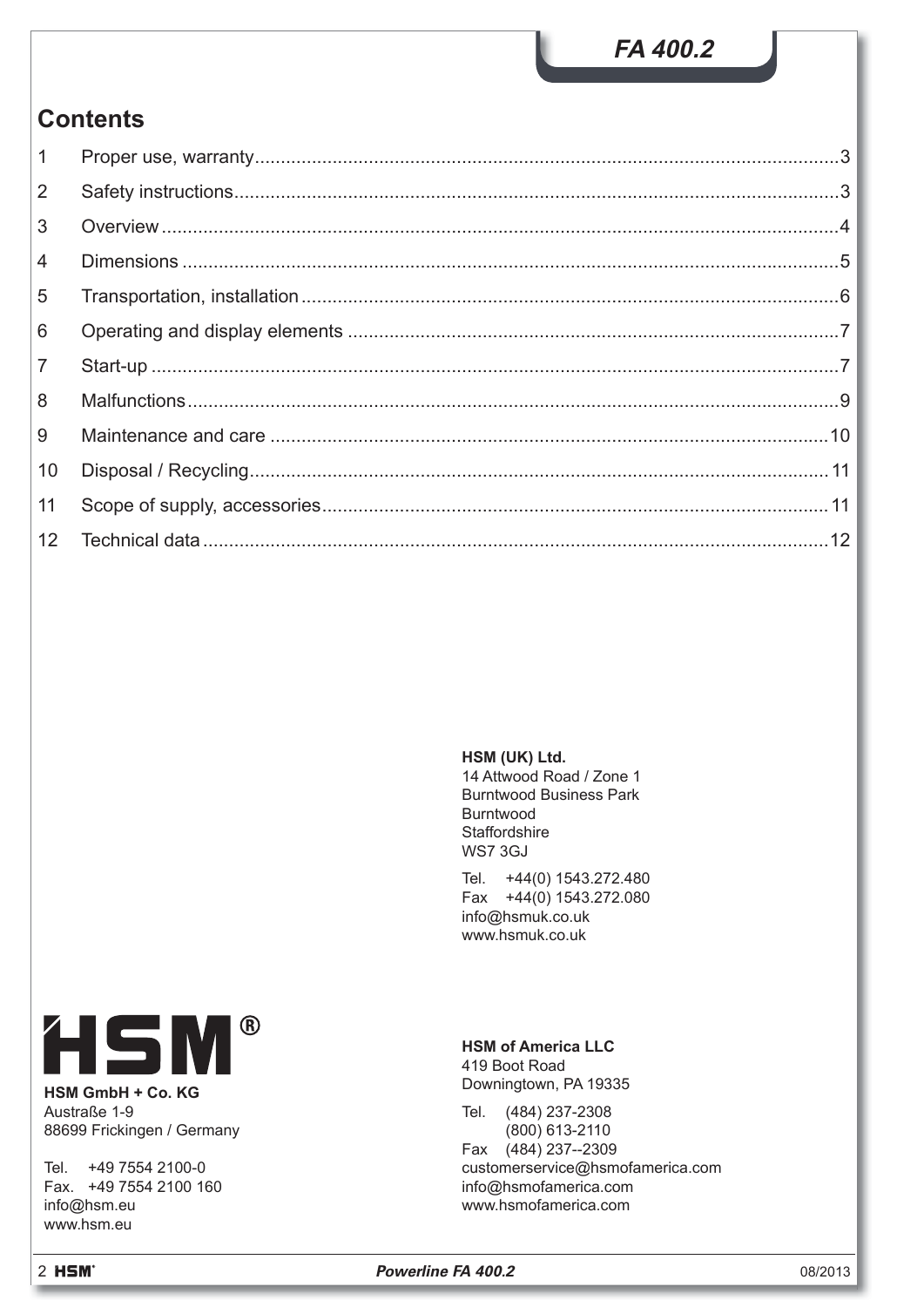#### *Danger of injury* Do not reach into the paper feed opening.

#### *Splinters can cause injury*

Before destroying credit cards and store cards, CD-ROMs or floppy disks, you must fit a splinter guard (strip curtain, order no. 1.513.050.445).

#### *Danger of injury during intake*



Do not destroy any material which might become tangled, such as tapes, binder ties or foil.



The shredder may not be operated by anyone under 16 years of age. Do not leave the document shredder switched on when it is unattended.



Switch off the shredder and pull out the power plug before moving or cleaning the shredder, or any other task outside its normal scope of use.

Maintenance and service tasks may only be performed by HSM customer service and service engineers of our dealers.

#### **Operating controls for your safety**

#### **Emergency stop button**



In the event of danger, press the emergency stop button immediately. This switches off the shredder, and stops the cutting block and feed belt.

#### **Main switch (only Solo-version)**



In the event of danger, turn the main switch to "0".

You can secure the main switch in this position with a padlock to prevent restarting.

#### **1 Proper use, warranty**

The shredder is exclusively designed for destroying paper and cardboard, as well as store cards, credit cards, CD-ROMs and floppy disks. Its sturdy drive mechanism is not damaged by paper clips and staples.

Our general business conditions are applicable. We provide a one year warranty for the document shredder. The warranty period is 6 months when used in multiple shifts. This warranty excludes wear, damage due to improper handling, natural depreciation, and actions taken by third parties.





#### **Danger:**

It is prohibited to operate one only machine of a combination-version machine.

The safety clearances are only guaranteed with the combined document shredder and HSM press.



Before using the machine for the first time. read the operating manual, and keep it for later use and to pass on to any subsequent users. Observe all safety instructions on to the machine.

- Ensure that no unauthorised persons can access the document shredder. When the machine is not in use, it must be shut down and secured against unauthorised use. To do so, you can secure the mains switch with a padlock when it is in the off position.
- Do not remove or modify safety devices which guarantee the safe operation of the machine. No platforms or other raised surfaces may be placed near the shredder if they encroach on the specified safety clearances.
- Make sure that the power plug is easily accessible.
- Carry out inspection and maintenance regularly.
- Switch off the shredder, disconnect the power plug and call customer service in the following circumstances:
	- Power cables or plugs are damaged
	- Liquid has entered the shredder
	- The shredder has been exposed to rain
	- The machine does not work properly despite the operating manual having been observed
	- The shredder has been damaged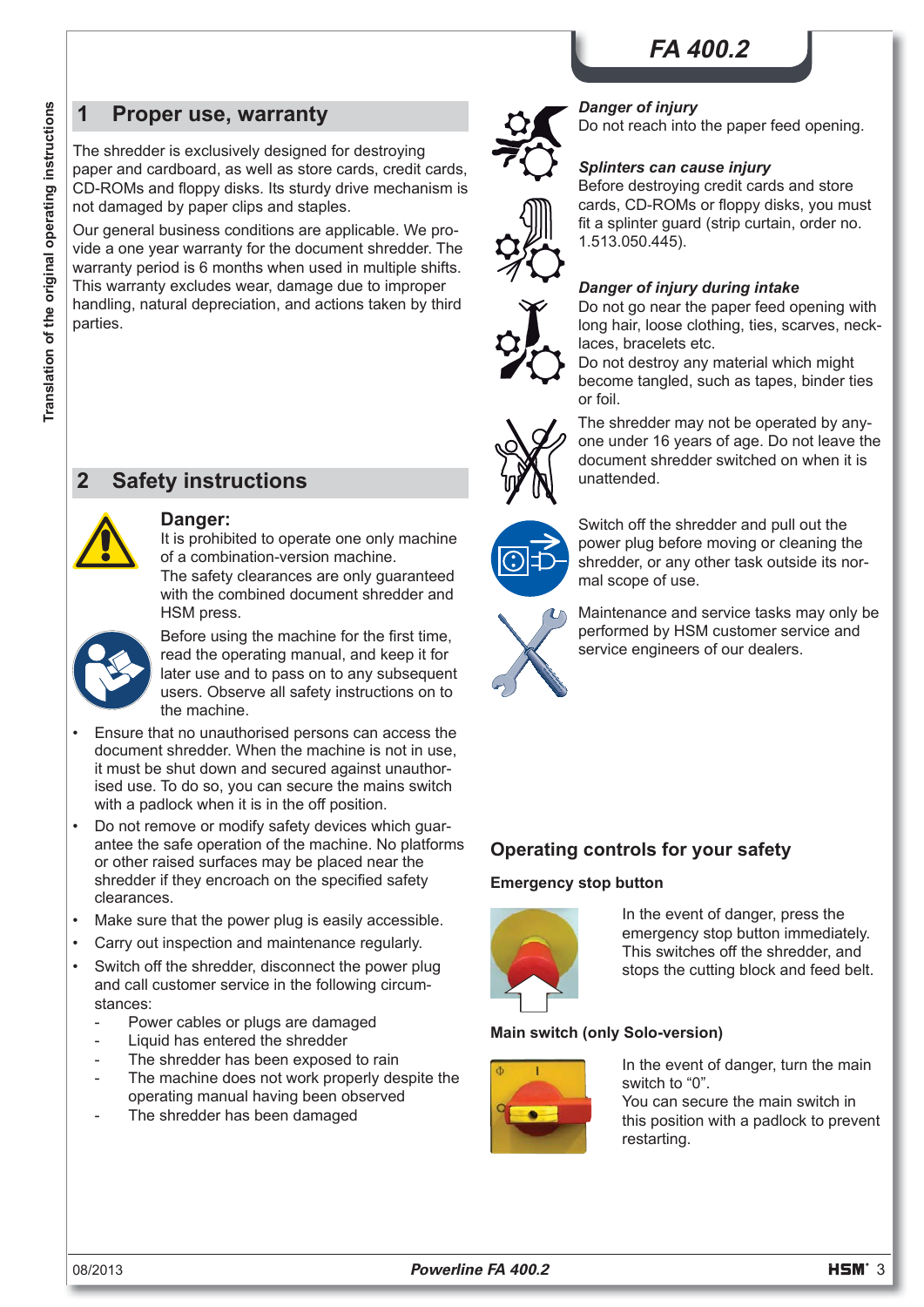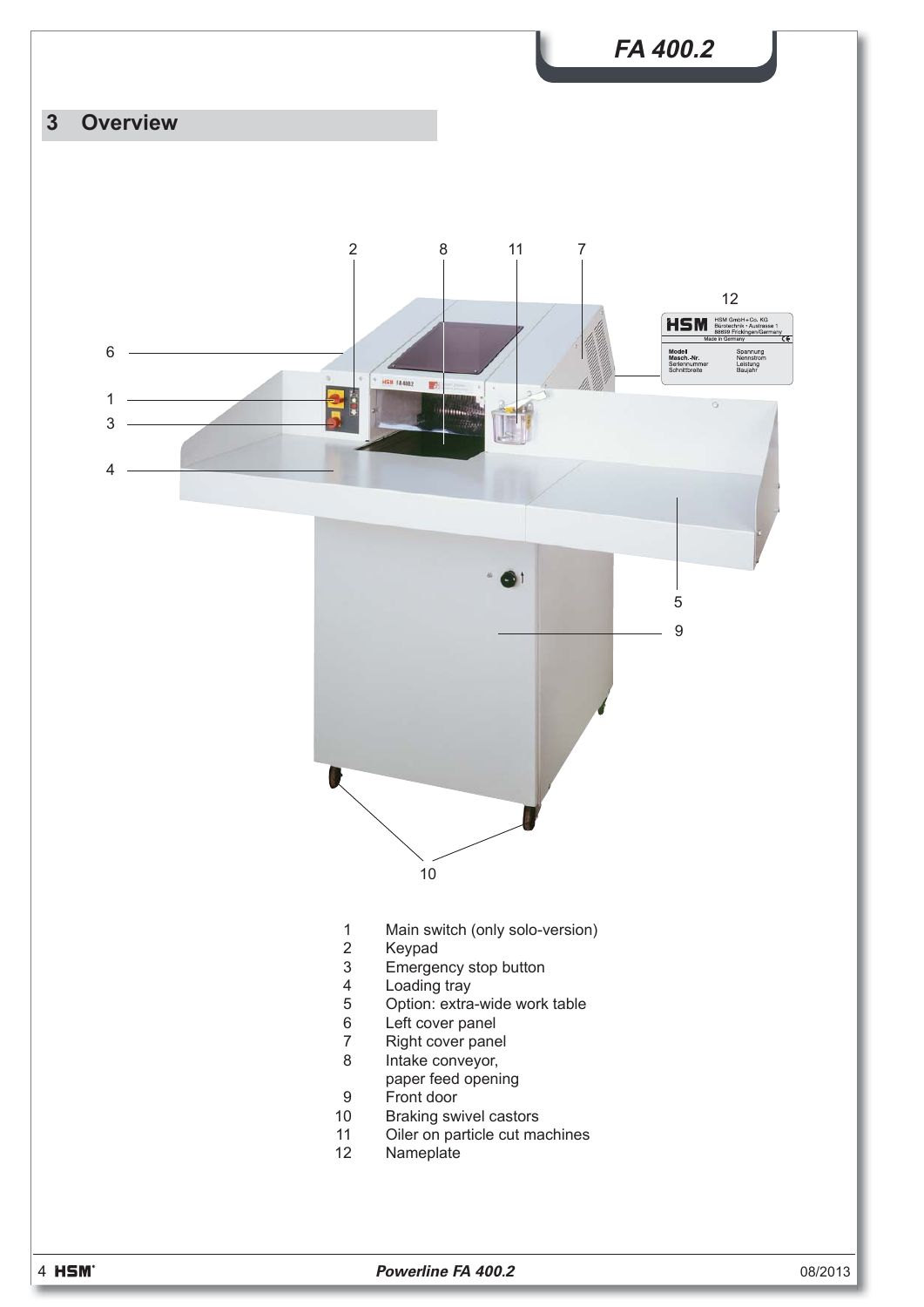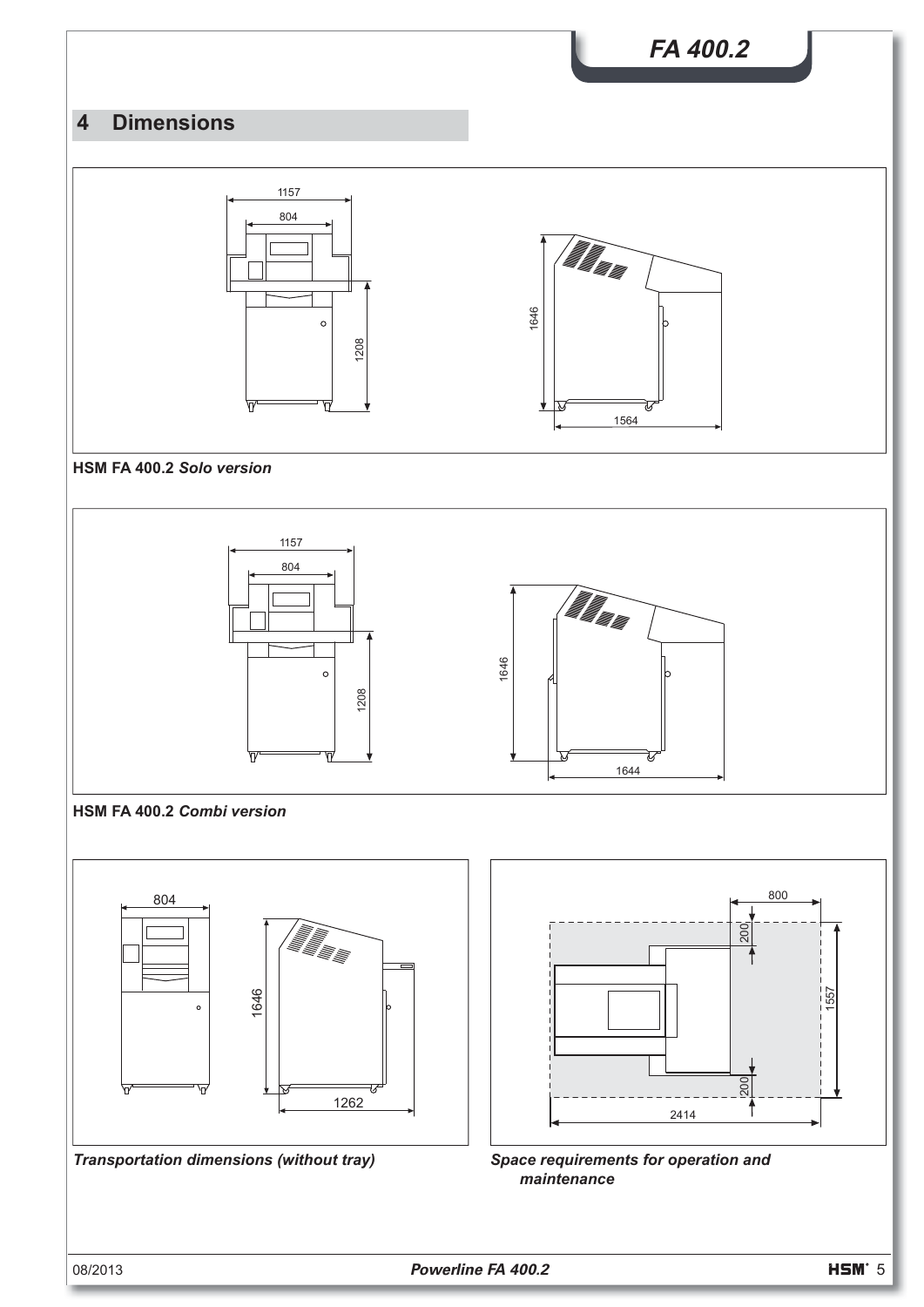# **5 Transportation, installation**

- The transport device (e.g. hand pallet truck) must be correspondingly rated for the weight of the machine (425 kg).
- During transport, observe the high centre of gravity of the paper shredder!
- Place the shredder in its packaging on a smooth, level surface.
- Observe the instructions for unpacking.
- Remove the packaging.
- If you need to move the shredder through narrow doors, you can wait until it is at its final location before fitting the loading tray. Without the tray, the machine is only 805 mm wide.
- The shredder may only be placed in dry rooms on a hard, level floor – not on carpets. The floor load on each roller is approximately 107 kg.
- Place the machine in such a way that the power plug is easily accessible and the ventilation slots are free. Make sure the power cable is unobstructed and that nobody can tread on it.
- The shredder can be moved on its rollers. If using a forklift to transport a Solo machine, you must first remove the waste trolley. Then you can push the forks under the machine from the left or right side and lift it up.



#### • **Solo machine:**

 - Lock the front castors by pressing down the brake lever.

 - Connect the power plug of the shredder to the 32A CEE mains socket.

#### • **Combination version:**

 - Push the shredder up to the baling press until the press and the outlet chute of the shredder touch.

- Bolt the shredder and the baling press together.

 - Lock the front castors by pressing down the brake lever.

 - Connect the power plug of the shredder to the combination socket of the baling press.

The machine must be connected to a power source which meets the specifications on the nameplate.

#### **Fitting the loading tray:**

Fasten the tray on both sides at the top with the Phillips screws (1) and at the bottom with the 2 nuts (2).





## **Attaching the waste bag (Solo version)**

- Open the front door and pull out the waste trolley.
- You can modify the trolley from a double-chamber to a single-chamber system by removing the brackets (1).



- Put in a new waste bag and fold it approximately 20 cm over the top frame tube. When using a twochamber system, make sure that there is also around 20 cm of plastic foil below the brackets (1).
- Push in the waste trolley and close the front door.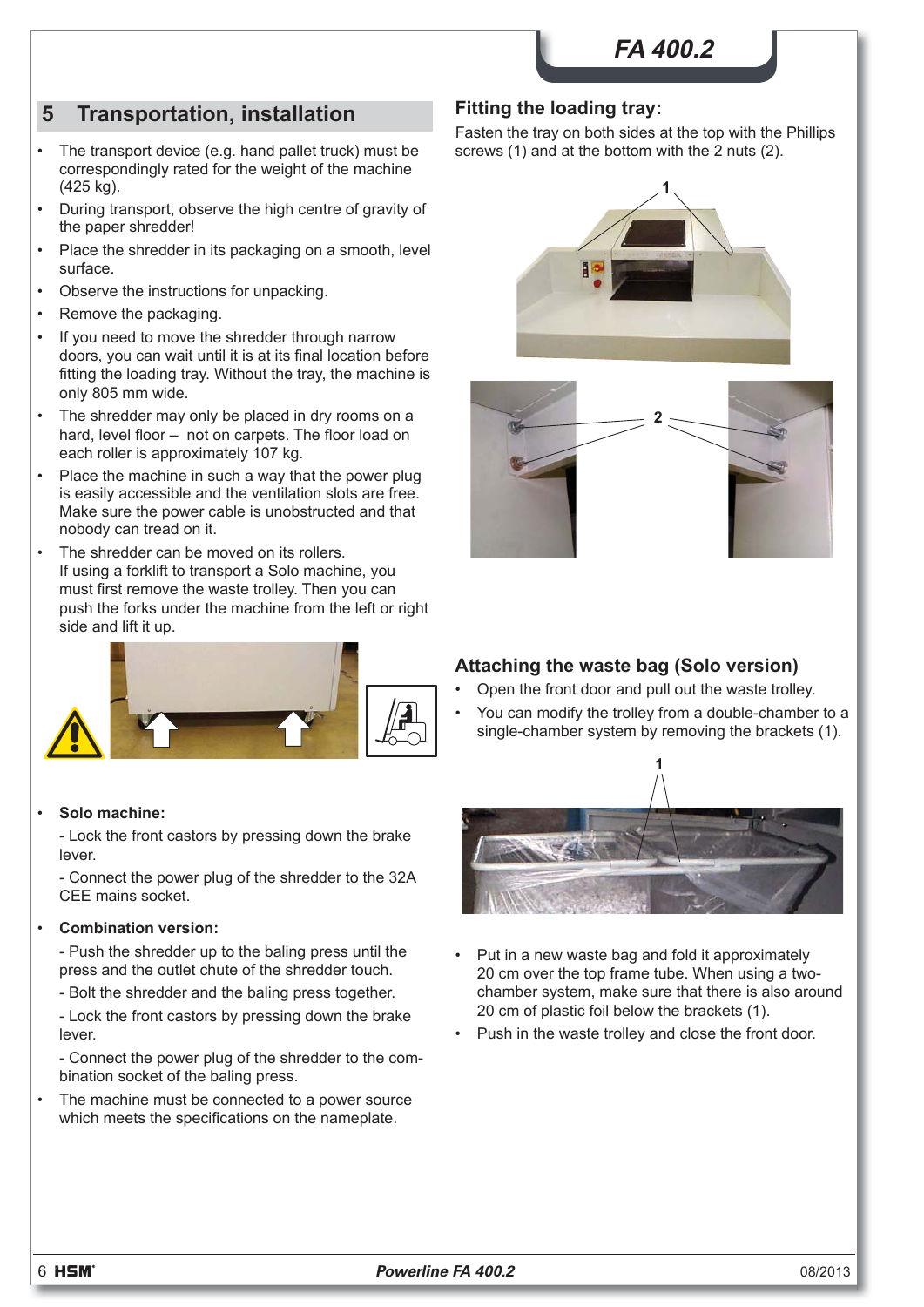**FA 400.2**

# **6 Operating and display elements**

**Paper jam or overload** Red LED **Door open** Red LED



**Ready for operation** Green LED **Waste bag full** Red LED

#### **Start button**

The shredder switches on. The feed belt moves in the intake direction.

#### **Stop button**

The cutting block and feed belt stop. The shredder is in standby mode.

#### **Reverse button**

The cutting block and feed belt run in reverse.

#### **7 Start-up**

#### **Inspecting the safety devices**



Check that the safety devices are working properly:

• At the start of each shift

• After any maintenance or repair work

Do not start the machine until you have checked the safety devices and found them to be in perfect working order. If any defect arises during operation stop the machine immediately and make sure it is corrected.

#### **Switching on the shredder**



- Unlock the emergency stop button by turning it anticlockwise.
- Solo-version: Turn the main switch to the **I** position.

Combination-version: Turn the main switch on the baling press to the I position. The green "Ready for operation" LED lights up.

#### *Note:*

*There is a safety switch on the front door of the shredder. The machine can only be switched on when the door is shut.*



• Press the green start button.

▶ The cutting block and feed belt start up.



#### *Caution!*

*The feed belt can run in reverse if the phase wires in the power plug are incorrectly connected. Turn off the main switch immediately and pull out the power plug!* 

*Have an electrician change two of the three phase wires*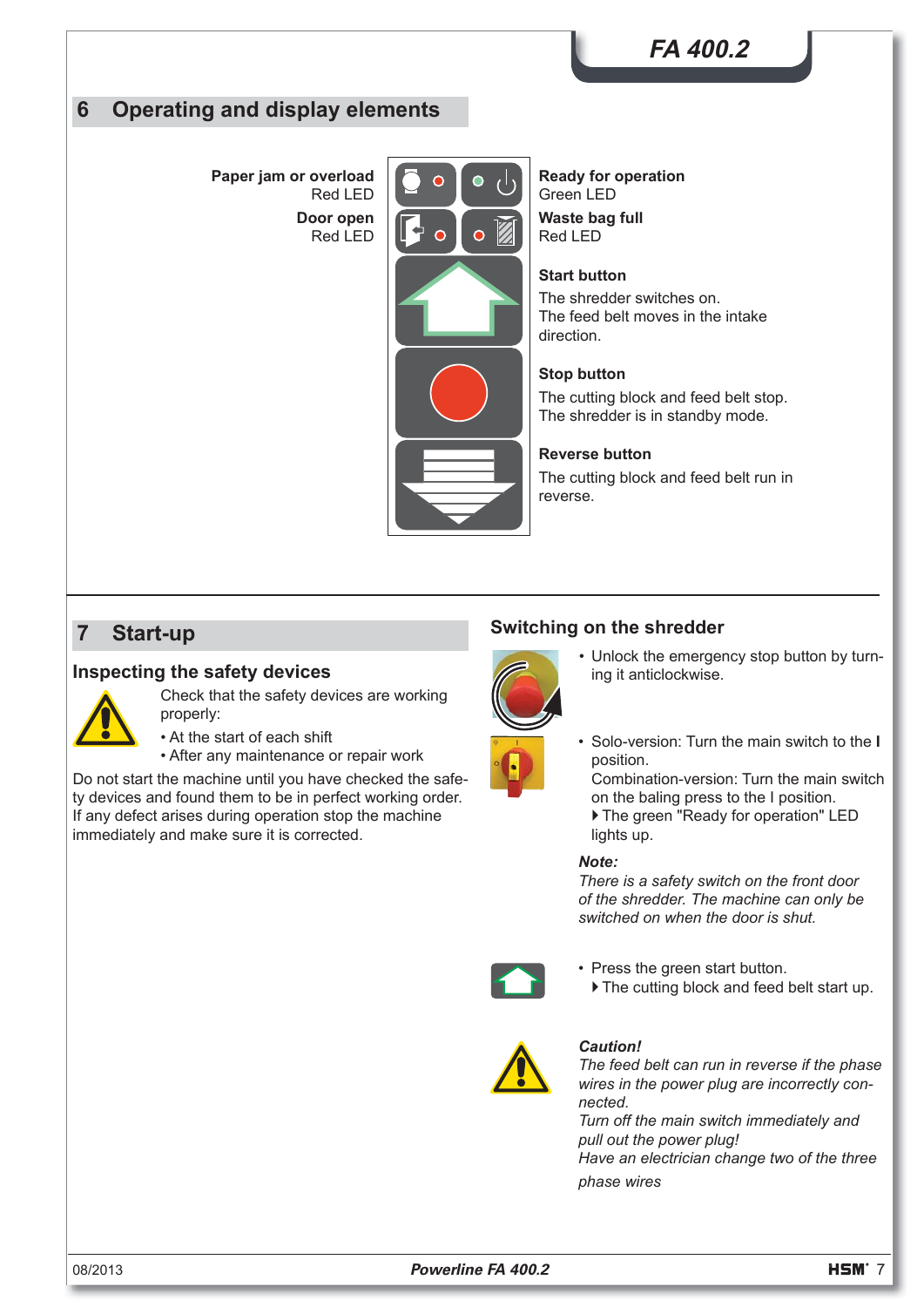# **FA 400.2**

#### **Checking the emergency stop button**



Press the emergency stop button while the machine is running. The shredder must switch off immediately. The cutting block and the feed belt must stop.

The machine will only start again once you have pulled out the emergency stop button again.

#### **Inspecting the door switch**



• Open the front door.

The red "door open" LED must light up. ▶ The cutting block and feed belt must stop.

After you close the door, the LED should go out and you can start the machine again by pressing the start button.



#### **Shredding material**



Place the material to be shredded on the loading tray and then place batches on the feed belt.

> If material that is not supposed to be shredded is mistakenly placed onto the belt, never attempt to pull it out.



- Press the stop button.  $\triangleright$  The drive stops.
- 
- Press the reverse button. ▶ The cutting block and feed belt run in reverse.



• You can now remove the material from the belt and start the shredder again by pressing the start button.

#### **Waste bag full**



▶ The red LED on the keypad lights up. The shredder switches off automatically.



• Press the reverse button for approx. 3 seconds.

▶ Part of the material is pulled back into the apparatus.

• Open the front door and shake the waste trolley.

▶ The cut material spreads in the cut material sack and does not fall into the interior of the shredder.

• Pull the waste trolley out and change the cut material sack.



• Push the trolley back in and start the shredder again by pressing the green start button.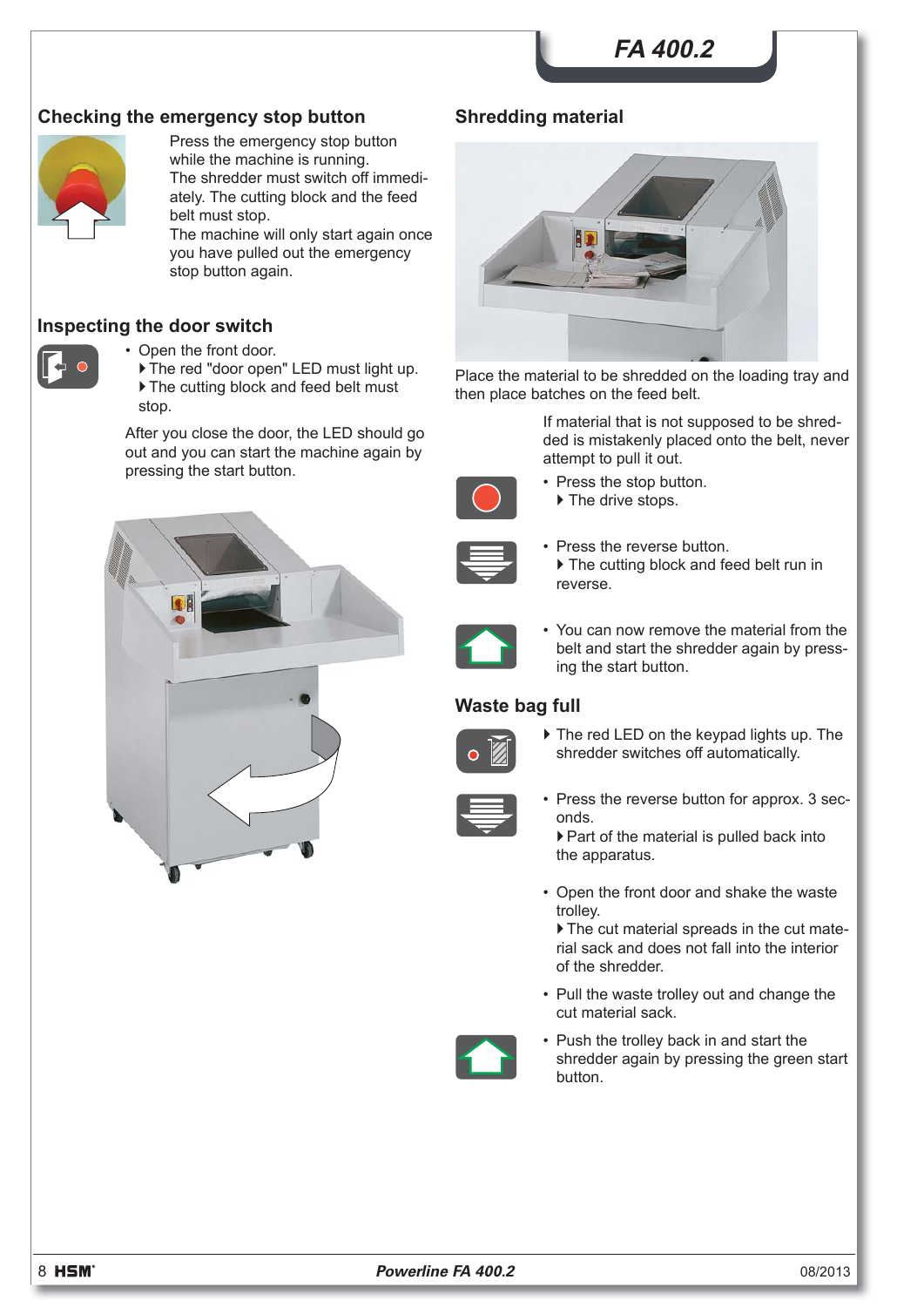#### **Stopping the shredder**



- Press the stop button.
	- The cutting block and feed belt stop.
	- ▶ The shredder switches to standby mode.

#### **Switching off the shredder**



• Turn the main switch on the paper shredder or the baling press to **0**. You can secure the main switch in this position using a padlock.

#### **8 Malfunctions**

Check the following before calling customer service:

- Is the power plug connected?
- Is the shredder switched on?
- Is the front door closed?
- Is the waste bag full?
- Is there a paper jam in the shredder?
- Has the motor been overloaded?

#### **Paper jam (excessive paper feed)**



▶ The red LED on the keypad blinks

reverse for several seconds.

The cutting block automatically runs in



#### *Caution!*

*The blade rollers can still cause injuries even while they are not running. Do not reach into the cutting apparatus! Wear safety gloves!*

*Do not alternately press the "Forwards" and "Reverse" buttons to remove the blockage. This will damage the shredder.*

• Take out the pile of paper.



• Press the green start button and put less paper on the feed belt.

#### **Electric motor overheated**



- The red LED on the keypad lights up.
- The shredder switches off automatically.
- Let the motor cool down for 20 30 minutes.



• Press the green start button.

#### **Door open**



- ▶ The red LED on the keypad lights up.
	- $\blacktriangleright$  The shredder switches off automatically.
	- Close the front door.
	- Press the green start button.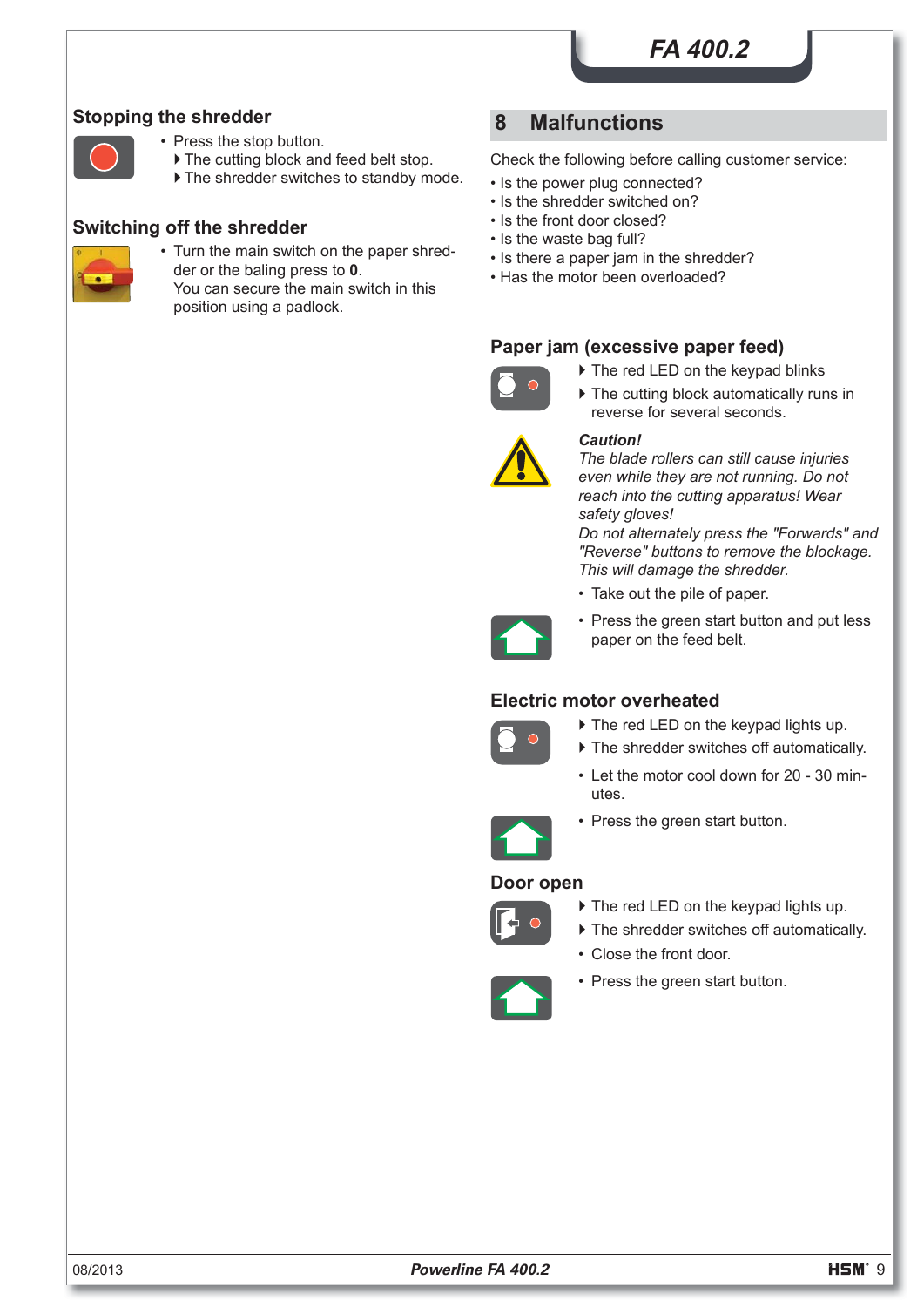# **FA 400.2**

Service work may only be carried out by HSM Customer Service or by the service technicians of our contractual partners.

**Checking the chain tension (twice yearly)** • Switch off the shredder.

# **9 Maintenance and care WARNING**

#### **Cleaning the cutting block Strip cut machines: (1 x daily)**



- Switch off the shredder.
- Squirt special cutting apparatus oil through the paper feed opening onto the blade rollers.

Order no. 1.235.997.403 for a 250 ml bottle Order no. 1.235.997.501 for 5 litre container



- Let the cutting apparatus run forwards and backwards several times without feeding in any paper.
- $\triangleright$  This loosens paper dust and particles.

# • Pull out the power plug.

• Remove the tray and the left cover panel.

The sag of the chain should be  $4 - 10$  mm.



**Cross cut machines:**

#### **If the cutting quality deteriorates or the machine becomes noisy:**

- Let the shredder run without feeding in any paper.
- Push the lever of the oiler down several times.
- MAX Make sure the oil level in the container is between the MIN and MAX markings. Order no. 1.235.997.501 for





# **chain:**

- Remove the right cover panel.
- Loosen the nuts and push the motor and the tensioning screws until the chain sags by  $4 - 10$  mm.
- Tighten the nuts again.
- Put the cover panels and the tray back on.

#### *Note:*

*Do not tighten the chain too much, as this will cause premature wear on the chain and bearings.*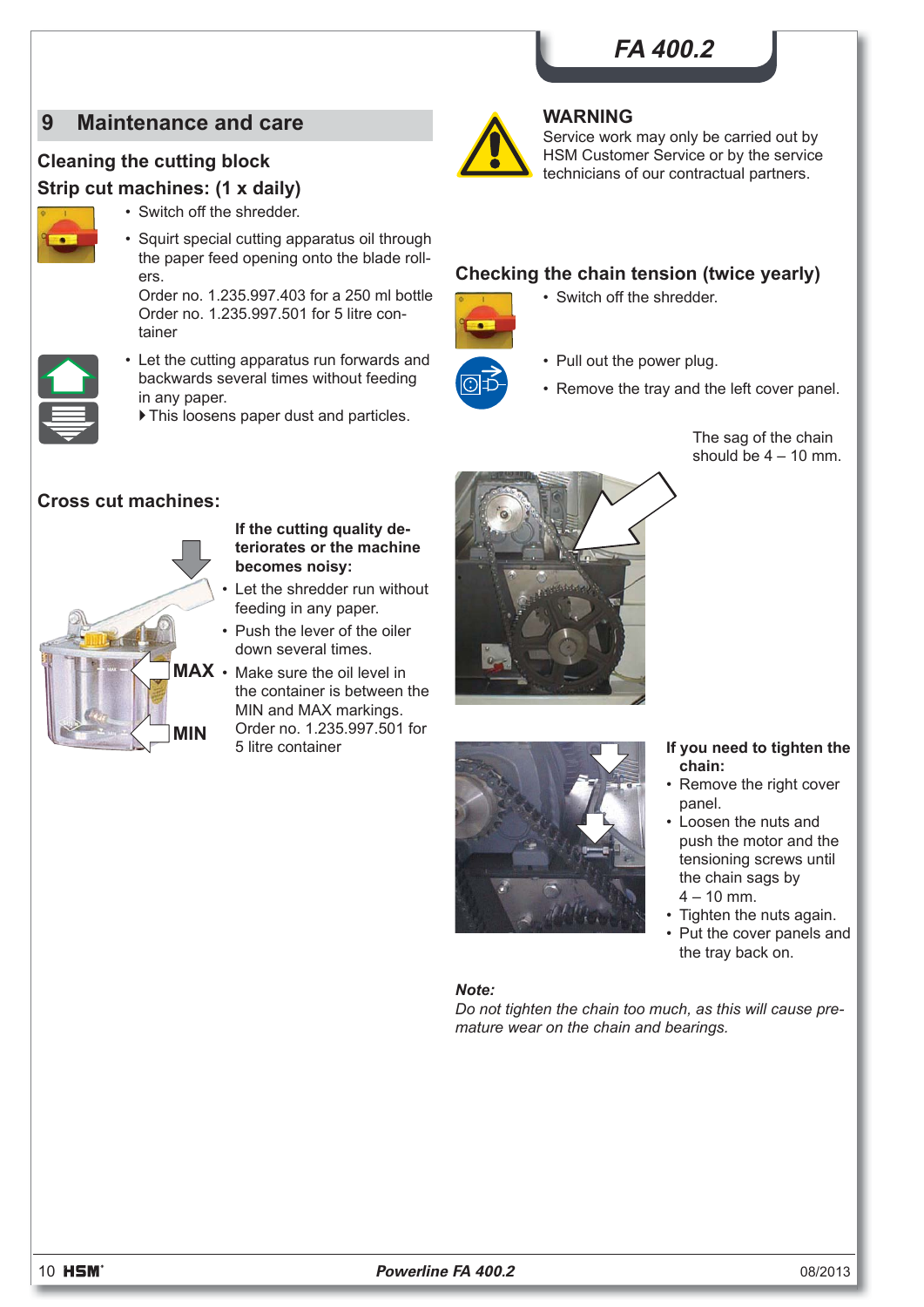#### **Greasing the drive chains and cogs (twice yearly)**



- Switch off the shredder.
- Pull out the power plug.
	- Remove the tray and the cover panels.
	- Grease the cogs and the drive chains from the motor to the cutting apparatus, the cutting block to the feed belt and the cutting block to the regulating roller. Recommended lubricating grease: K2K in accordance with DIN 51502/DIN 51825
	- Put the side cover panels and the tray back on.

#### **Tightening the feed belt**

The feed belt should not slip when loaded with material.



• Switch off the shredder.



- Loosen the hex nuts (1) on the left and right sides of the snub roller.
- Loosen the lock nuts (2) of the tensioning bolts (3).
- Tighten the feed belt **evenly** using the tensioning bolts.

#### *Note:*

*Only tighten the feed belt until it stops slipping. The feed belt bearing may be damaged if it is tightened too much.*

> • Tighten the hex nuts on the snub roller and the lock nuts on the tensioning bolts again.



#### **You must check that the feed belt runs straight:**

Switch on the shredder and let it run for 10 minutes. During this time, the feed belt must run in the middle of the snub roller. If it slips to the left or right edge, you must alter the setting of the snub roller.

#### **Checking the feed belt for wear**

The surface of the feed belt can become worn after long periods of use. If you can see the fabric inlay in the belt, it must be replaced. Please notify our customer service.

#### **Cleaning the shredder:**

- Switch off the shredder and disconnect the power plug.
- Only use a soft cloth and mild soapy water for cleaning. Never use scouring agent, cleaning fluid, petroleum or thinners.

## **10 Disposal / Recycling**

Dispose of the machine in an environmentally sound way at the end of its service life. Observe the current regulations when doing this. As legislation is subject to ongoing changes, we request that you contact your local authorities at the appropriate time. As the manufacturer, HSM would be glad to advise you on the disposal of your old machine.

#### **11 Scope of supply, accessories**

- Machine on pallet with a wooden frame, strapped with packing tape and packed in foil
- 4 waste bags, order no. 1.513.995.000 for 2-chamber system (Solo version)
- 1 waste bag, order no. 1.513.995.100 for 1-chamber system (Solo version)
- Special cutting block oil For strip cut machines: 250 ml bottle, order no. 1.235.997.403 For cross cut machines: 5 l container with spout, order no. 1.235.997.501
- Operating manual
- Accessories: strip curtain, order no. 1.513.050.445